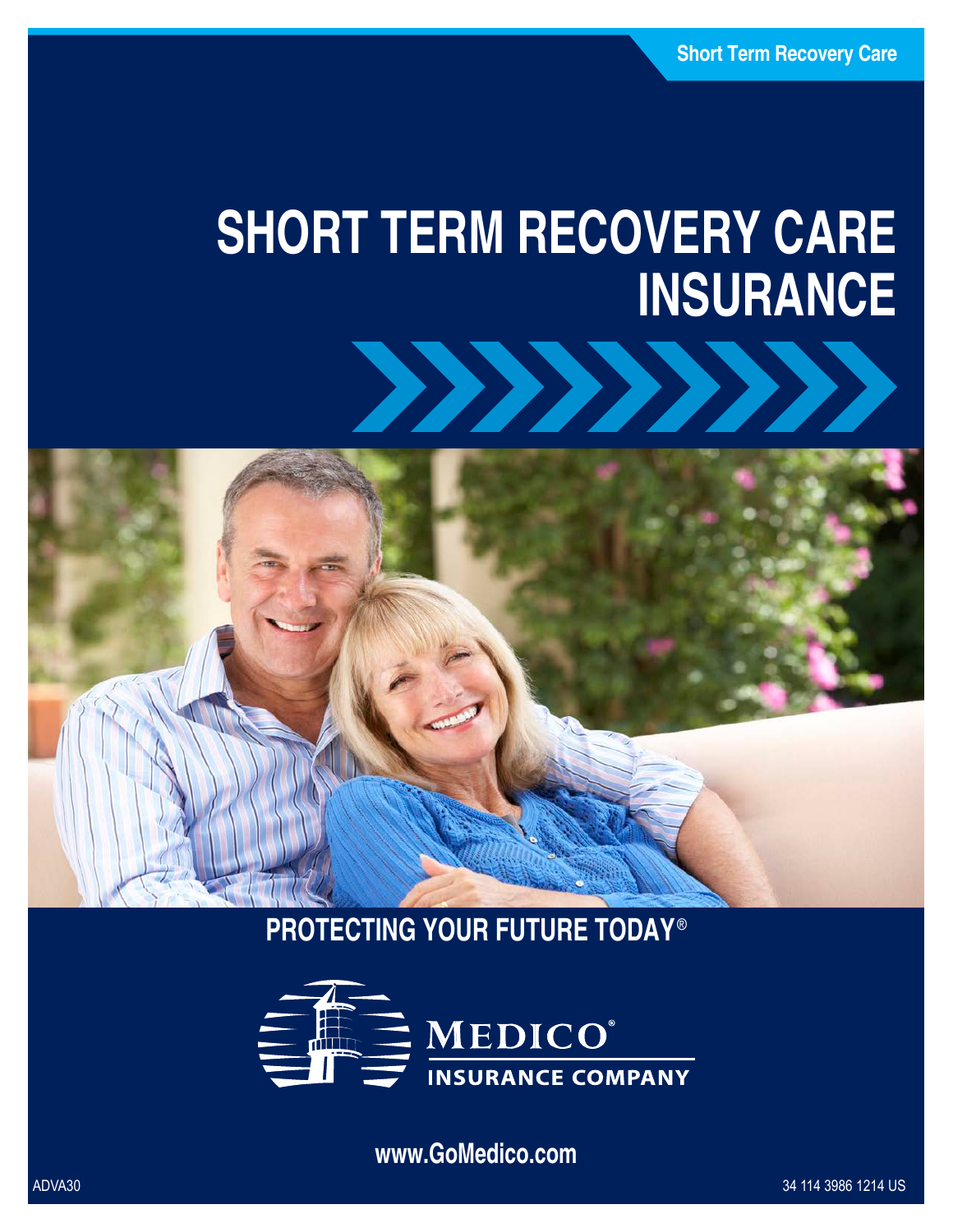

## **SHORT TERM RECOVERY CARE INSURANCE**

**PROTECTING YOUR FUTURE TODAY®**

#### **WHY SHORT TERM RECOVERY CARE INSURANCE?**

You can't predict the future, but you can prepare for it. How will you pay for the unexpected accident or illness that requires a short stay in a Nursing or Assisted Living Facility or for Home Health Care, Adult Day Care or Hospice Care?

Regardless of the kind of insurance you have, Short Term Recovery Care Insurance can help protect your financial future. You could use your savings or retirement income to help pay for your recovery, or you can rely on us to help you protect your assets, rather than exposing them to risk.

According to the US Department of Health & Human Services, at least 7 out of 10 people who reach age 65 will use skilled or custodial care someday.\* The average cost for a private room in a nursing home is \$6,965 per month, and the cost may increase in the future.\*

\*www.LongTermCare.org

#### **We can help provide peace of mind about:**

**Your Future.** Who will take care of you if you're unable to take care of yourself?

**Your Finances.** Do you have the income and assets to pay for your care?

Your Independence. What options are available that might allow you to maintain as much of your independence as possible?

### **REASONS TO CONSIDER**

#### **Issue Ages 18-79**

#### **Elimination Period**

Choose 0, 15 or 30 days

#### **Daily Benefit Amount Options**

\$100 - \$300 in \$10 increments Pays actual charge up to the selected daily benefit amount

#### **Lifetime Maximum Benefit Period Options**

120, 240 or 360 days

#### **One-Time Restoration of Lifetime Maximum Benefit Period**

#### **Bed Reservation Benefit**

#### *Save 10% with a Household Discount*

When two or more people living in the same household apply at the same time for the Short Term Recovery policy and at least two policies are issued. (Not available in Ohio.)



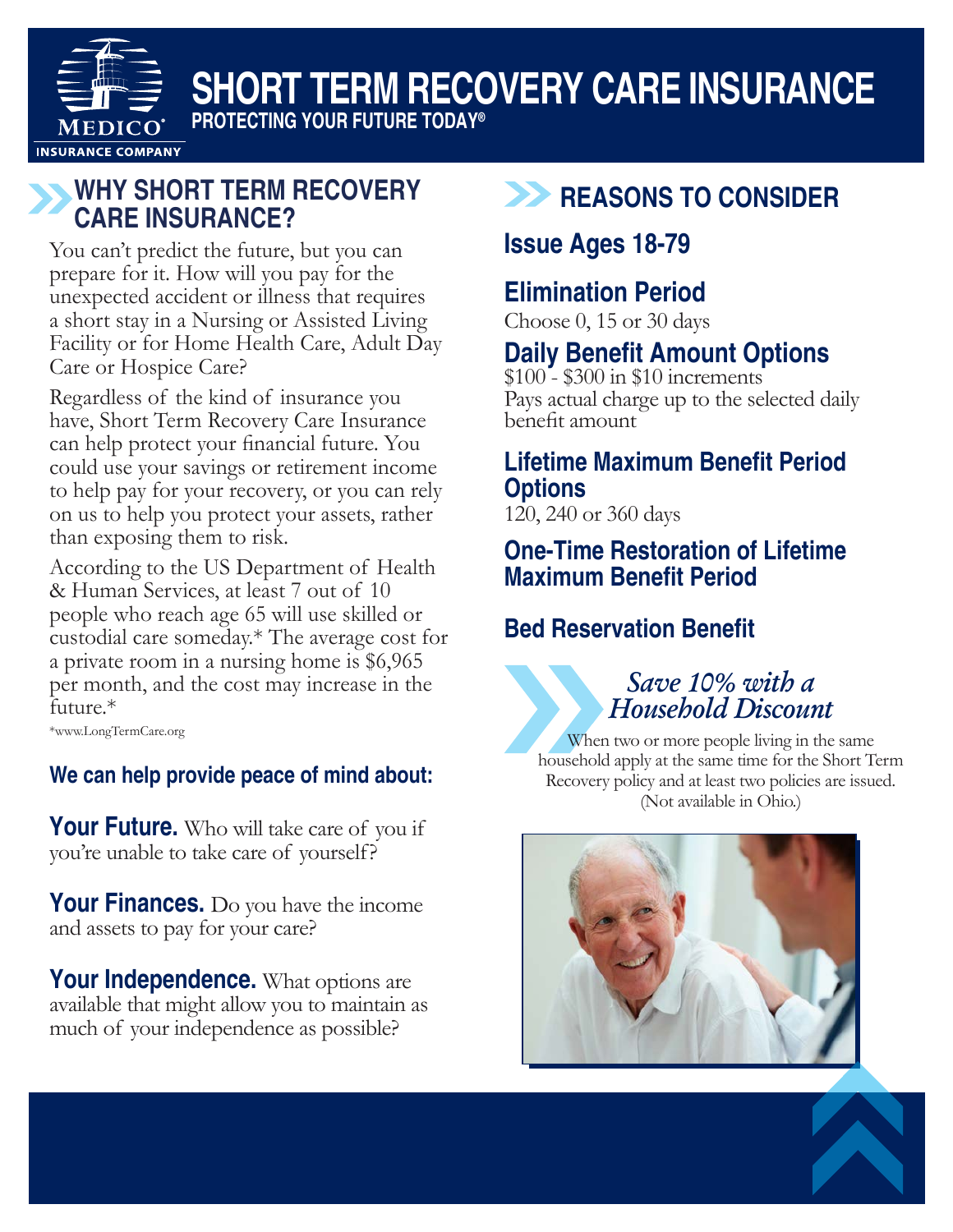



#### **Benefit Period**

- 1. Days of confinement in a Nursing Facility, Assisted Living Facility or Hospice Care Facility.
- 2. Days of Home Health Care or Adult Day Care services; or
- 3. Any sequence of 1 & 2 This includes days of Covered Care due to the same or related conditions, not separated by at least 180 days during which the insured is free of Covered Care.

#### **Eligibility For Benefits**

Your Physician or Licensed Health Care Practitioner must show that you meet one of the following benefit qualifiers:

You need Substantial Assistance to perform at least two of the six Activities of Daily Living (eating, dressing, toileting, transferring, continence or bathing).

You require substantial supervision and direction due to Cognitive Impairment.

#### **Pre-Existing Conditions Limitation**

This policy will not provide coverage for preexisting conditions if the loss occurs or the confinement begins within the first 180 days after your policy is effective.

#### **30-Day Right to Examine**

You have 30 days after you receive the policy to examine it and return it to us or the producer if you are dissatisfied. We will then refund the premium you paid and void the policy.

#### **Guaranteed Renewable**

This insurance will remain in force as long as your premiums are paid on time, subject to the Lifetime Maximum Benefit Period Provision and our limited right to change premium.

#### **WHY SHOULD YOU BUY FROM US?**

Medico® Insurance Company was one of the pioneers of Long Term Care insurance sales. Through that journey, we discovered many reasons why short-term coverage is so important. Plus, you want to do business with a company you can trust. You want good service. You want products that meet your needs.



**OPTIONAL RIDERS** (Additional premium is required)

### **• Survivorship Benefit**

When eligible, no further premium payments are required for the insured after the death of the insured's spouse. (Certain conditions apply. Not available in Illinois and Montana.)

#### **• Inflation Protection Rider**

Provides added protection to guard against added health care costs.

## **PROTECTING YOUR FUTURE TODAY** ®